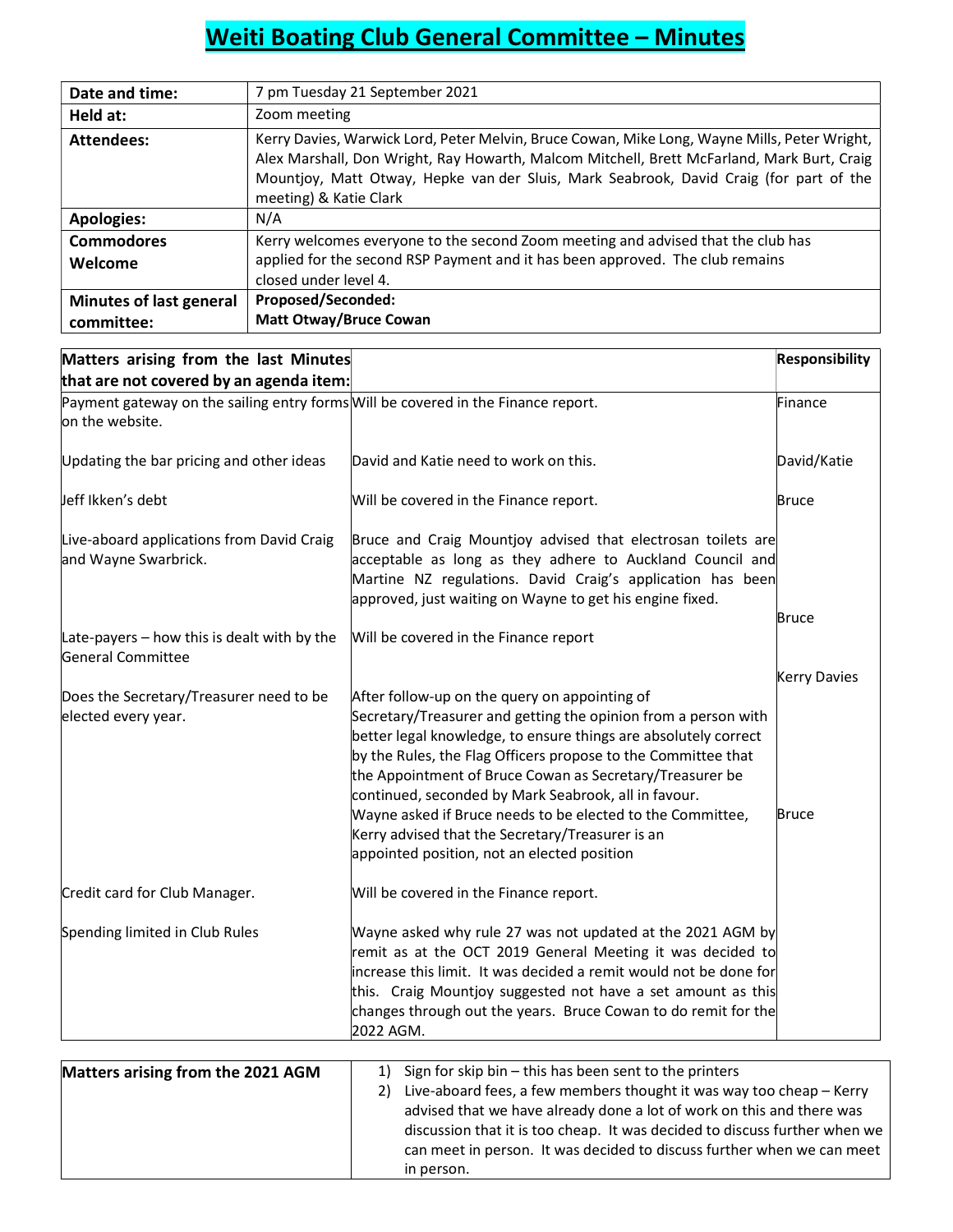|                                                                                                                                                                             | 3)<br>5) | Membership fees, if they should increase by CPI every year - Finance<br>committee have advised that the fees should increase by CPI every year,<br>YNZ are planning to increase the affiliation levy's by CPI this year.<br>4) If mooring fees need to be set at the AGM like membership fees year - if<br>we have time, will be covered in General Business.<br>Brendan Sands asked what is the reason regarding entrance fees and feels<br>the cost stops people from joining the club year $-$ if we have time, will be<br>covered in General Business. |
|-----------------------------------------------------------------------------------------------------------------------------------------------------------------------------|----------|------------------------------------------------------------------------------------------------------------------------------------------------------------------------------------------------------------------------------------------------------------------------------------------------------------------------------------------------------------------------------------------------------------------------------------------------------------------------------------------------------------------------------------------------------------|
|                                                                                                                                                                             |          |                                                                                                                                                                                                                                                                                                                                                                                                                                                                                                                                                            |
| Inwards Correspondence:<br>Email/letter from David Coastal - Letter of service<br>regarding the coastal consents.                                                           |          | Will be covered in the works report.                                                                                                                                                                                                                                                                                                                                                                                                                                                                                                                       |
| Email from Wayne Mills - S.W.O.T plan, Weiti plan<br>2021 and what is an Executive Committee.                                                                               |          | Will be covered in the Flag Officers report.                                                                                                                                                                                                                                                                                                                                                                                                                                                                                                               |
| Email from YNZ - Details of AGM and that they are<br>looking at increasing the affiliation fees.                                                                            |          | AGM will be a Zoom meeting and Kerry Davies will attend.                                                                                                                                                                                                                                                                                                                                                                                                                                                                                                   |
| Email from AYBA                                                                                                                                                             |          | Advising new date for the AGM, now 4 <sup>th</sup> November, need to RSVP.                                                                                                                                                                                                                                                                                                                                                                                                                                                                                 |
| Email from Auckland Council                                                                                                                                                 |          | Club bar licence has been renewed.                                                                                                                                                                                                                                                                                                                                                                                                                                                                                                                         |
| the clubhouse for his daughters 21 <sup>st</sup> birthday, 50 odd<br>people.                                                                                                |          | Phone call from Bould Hammelberg - Would like to hire <sup>The</sup> committee decided this event can't be held at the club.                                                                                                                                                                                                                                                                                                                                                                                                                               |
| Email from Nigel Bish and his sister Justine Abein -<br>Would like to hire the clubhouse for their parents 50 <sup>th</sup><br>Wedding Anniversary, 22 Jan, 60 - 80 people. |          | The committee agreed this event could go ahead.                                                                                                                                                                                                                                                                                                                                                                                                                                                                                                            |
| Email from Yvonne from the Marauder ASS - Would<br>like to have the Marauder Quiz night at the club again<br>once we are in level 2.                                        |          | The committee agreed this event could go ahead.                                                                                                                                                                                                                                                                                                                                                                                                                                                                                                            |
| <b>Outwards Correspondence:</b>                                                                                                                                             |          |                                                                                                                                                                                                                                                                                                                                                                                                                                                                                                                                                            |
| Letter to Bob Fussel who owns the boat with Japanese<br>writing.                                                                                                            |          | Letter advising his boat needs to leave the river within 2 weeks on<br>moving to Level 2.                                                                                                                                                                                                                                                                                                                                                                                                                                                                  |
| Inwards/Outwards Correspondence:                                                                                                                                            |          | Proposed/Seconded:                                                                                                                                                                                                                                                                                                                                                                                                                                                                                                                                         |
|                                                                                                                                                                             |          | <b>Bruce Cowan/Ray Howarth</b>                                                                                                                                                                                                                                                                                                                                                                                                                                                                                                                             |

| <b>Resignations:</b>                |                                                                                                                    |
|-------------------------------------|--------------------------------------------------------------------------------------------------------------------|
| Detlef Knoll (S)                    | Sold Memories in May and relinguished mooring.                                                                     |
| Brent and Cheri McHardy (F)         | Sold Gingernut in April and relinguished mooring.                                                                  |
| Cliff Gibson (A)                    | Moved away from Auckland.                                                                                          |
| <b>New Members:</b>                 |                                                                                                                    |
| <b>Tony MacKenzie</b>               | Senior member who has just brought a H28 called Manouche. Proposed by Keith<br>Browne, seconded by Kevin Hilt.     |
| Anthony Russell                     | Senior member who has just brought a S & S 36 called Vaarwel. Proposed by Mike<br>Plant, seconded by Warwick Lord. |
| Christopher Odams – Katie to advise | Senior member who has just brought a Salthouse 25 called Arche. Proposed by Olivier                                |
| Chris of the live-abroad rules.     | Holland, seconded by Warwick Lord                                                                                  |
|                                     |                                                                                                                    |
| New members approved:               | Proposed/Seconded:                                                                                                 |
|                                     | <b>Kerry Davies/Matt Otway</b>                                                                                     |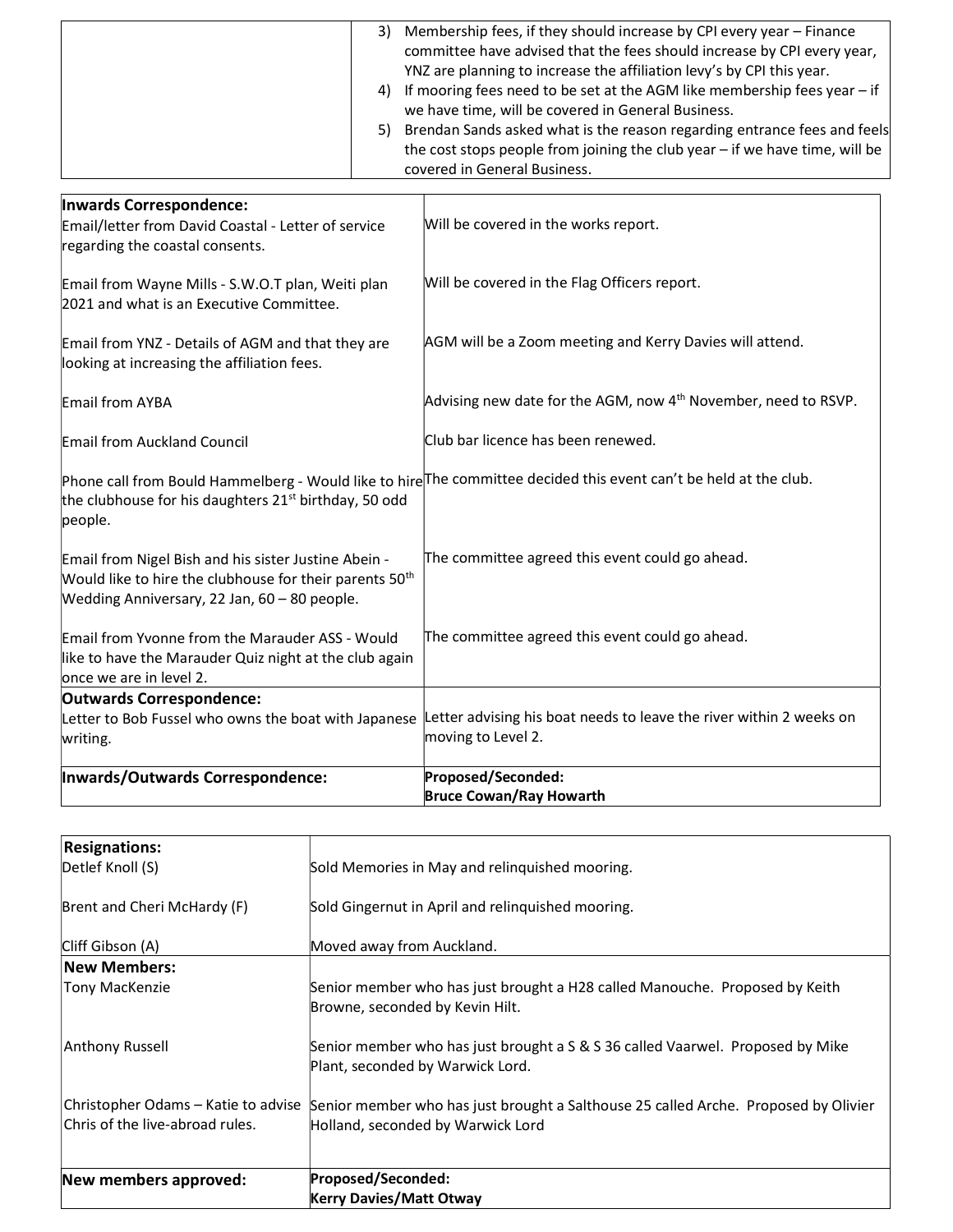## Sub-committee reports

| Flag Officers report - Kerry Davies                  | At the 2021 AGM we did not ask the delegates if the 2021/21 accounts should be audited.                                         |
|------------------------------------------------------|---------------------------------------------------------------------------------------------------------------------------------|
| to report                                            | The rules are not cleared if the delegates need to be asked or a remit needs to be submitted.                                   |
|                                                      | Wayne advised if we need to audit the accounts it will cost \$4-6K. The club has it own audit                                   |
|                                                      | system in place, Bruce will do this once we move to level 2. Katie has updated the grid                                         |
|                                                      | policy with marine pests, Works Committee to look over. Kerry thanked Wayne for his "Go                                         |
|                                                      | Forward Plan". First we need a vision of what the club will look like in 10 years time and                                      |
|                                                      | what the club members would like. Peter Melvin and Bruce to set up a working group with                                         |
|                                                      | the help or Mark Seabrook and Hepke to send out a survey to club members. Peter Melvin                                          |
|                                                      | would like to get a draft survey to the committee by the next meeting. Moving forward with                                      |
|                                                      | the lease, just waiting for level 2.                                                                                            |
| Finance - Bruce Cowan to report                      | It was advised that the Jeff Ikenn debt will not be pursed further, it is lodged wit the debt                                   |
|                                                      | collectors. Payment gateway on the website will cost about \$350 plus GST, it was decided                                       |
| Account balances as 6/9/21                           |                                                                                                                                 |
|                                                      | not to go ahead with this. Late Payers, the policy is to follow up invoices over 14 days,                                       |
| Chq \$65,389.04                                      | Moorings - after 1 September Katie follows up each week with people that are                                                    |
| Online Saver \$187,838.14                            | overdue                                                                                                                         |
| Pile Saver \$55,432.24                               | Membership - after 15 Sept follow up each week                                                                                  |
| Term Deposit \$100,484.23                            | Haulage and Yard - follow up after 14 days<br>٠                                                                                 |
|                                                      | If Member has a problem paying they are advised to write to Flag Officers stating<br>٠                                          |
|                                                      | reasons for difficulties and setting out a clear plan for payment                                                               |
|                                                      | Flag Officers decide if this is a Compassionate case and report to Committee                                                    |
|                                                      | If plan suggested is for repayment > 6 mths full details to Committee<br>$\bullet$                                              |
|                                                      | If no submission made to Flag Officers within 60 days full details to Committee<br>٠                                            |
|                                                      |                                                                                                                                 |
|                                                      | Recommend Motion - that all Late Payers, not considered as Compassionate, in excess                                             |
|                                                      | of 60 days full details (name and details) be reported to the Committee                                                         |
|                                                      |                                                                                                                                 |
|                                                      | Mark Seabrook has offer to bring back the Broadreach and would like to upgrade                                                  |
|                                                      | Mailchimp at a cost of \$17, this has been approved. Prepaid credit card for the club                                           |
|                                                      | manager will be investigated at level 2. 82% of members have paid their mooring fees                                            |
|                                                      | and 46% have paid their membership fees.                                                                                        |
| Finance Report tabled & approved: Proposed/Seconded: |                                                                                                                                 |
|                                                      | <b>Bruce Cowan/Ray Howarth</b>                                                                                                  |
| Payable list approved to be paid:                    | Proposed/Seconded:                                                                                                              |
|                                                      | <b>Bruce Cowan/Craig Mountjoy</b>                                                                                               |
|                                                      |                                                                                                                                 |
|                                                      | Social - Hepke van de Sluis to report Hepke and Mark have some ideas, just waiting for level 2 so they can meet with the social |
|                                                      | ladies. The Opening Day has been postponed.                                                                                     |
| Sailing - Don Wright to report                       | Not much sailing happening, sailing NOR just about done.                                                                        |
|                                                      |                                                                                                                                 |
|                                                      |                                                                                                                                 |
| Works - Warwick Lord to report                       | Filtration Plant - Agitator for buffer tank. Decision was made to go ahead at a cost of \$1600.                                 |
|                                                      | Proposed Warwick Lord, Seconded Matt Otway, all in favour. Plumbing under clubhouse                                             |
|                                                      | - needs replacing at an estimated cost of \$500. Proposed Warwick lord, Seconded Mike                                           |
|                                                      | Long, all in favour. Half Cradle removal - work in progress. Haulage options - Urgent                                           |
|                                                      | Engineering have been asked for a design and quote for a new haul out trailer. Matt Otway                                       |
|                                                      | put forward an option for an in water boat cleaning system. Warwick to come up with a list                                      |
|                                                      | of options and costings. Old wheeler steering - needs more thought, Glen to start painting                                      |
|                                                      | it. Geotech report - received $5/7/21$ . Need to set up a site meeting with Wayne and the                                       |
|                                                      | works committee to discuss the drawings. Pile replacement - have been ordered and paid                                          |
|                                                      | for and will delivered to the car park next to the sea wall. Cradles - new rigging screws and                                   |
|                                                      | chains have been ordered for the cradles. Bore switch - informed committee about the                                            |